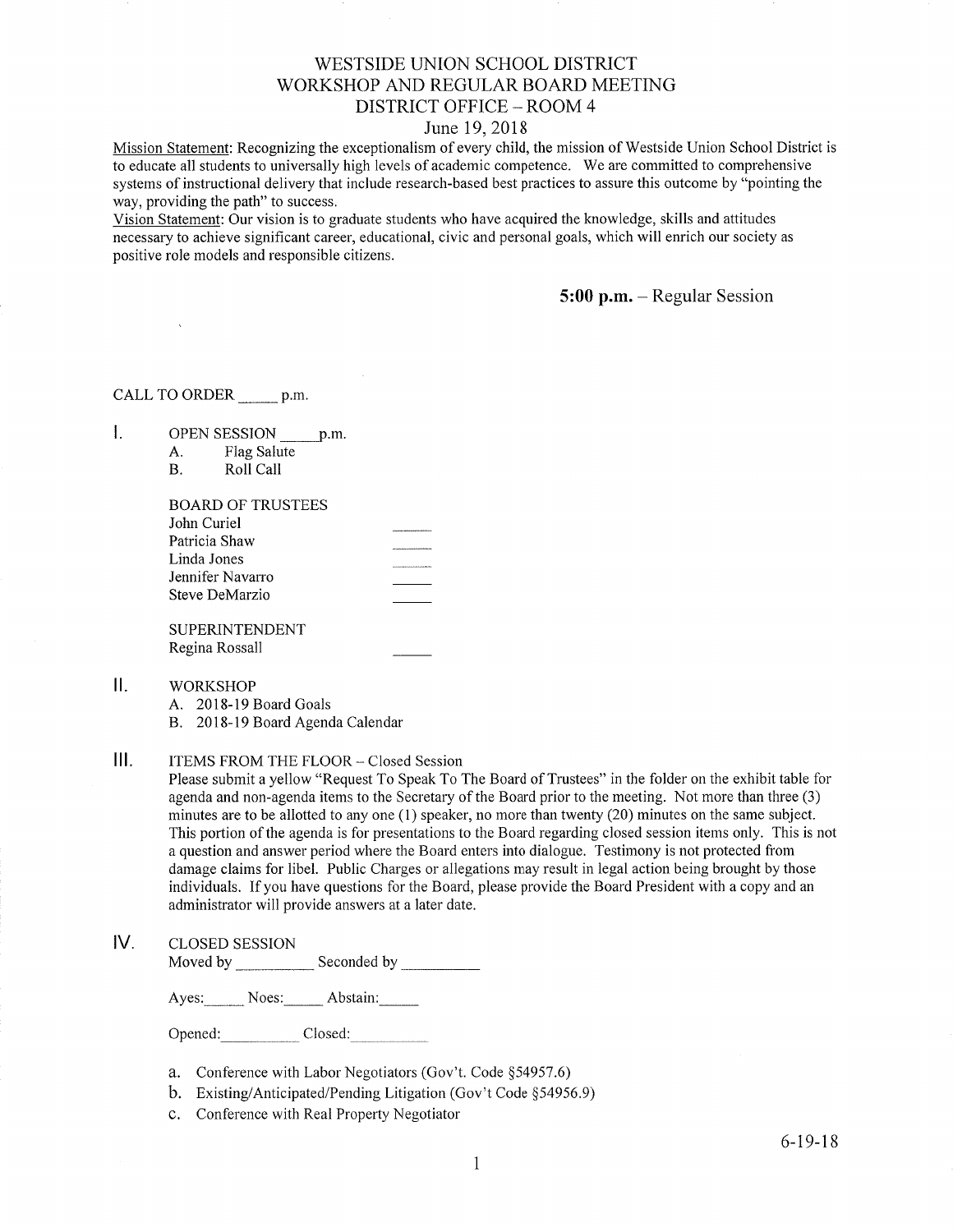- d. Public Employee Discipline/Dismissal/Release/Appointment (Gov't Code \$54957) Superintendent's Evaluation
- e. Pupil Personnel (Ed Code 35146 and 48918)
- V. RECONVENE TO OPEN SESSION at p.m.
- vt. REPORT OF CLOSED SESSION ACTION None
- vil INFORMATION SESSION
	- A. Items From The Floor Continued<br>B. Dates to Remember:
	- - 1. Regular Meeting on June 26,2018
	- 2. Regular Meeting on August 7, 2018<br>C. Board Comments Continued
	-
- VIII. NEW BUSINESS Future Board Meeting Items

#### ADJOURNMENT  $IX.$

There being no further business to come before the Board, the regular meeting of June 19, 2018, is adjourned at p.m. by the Board President.

In compliance with the Americans with Disabilities Act, if you need special assistance to access the Board meeting room or to otherwise participate at this meeting, including auxiliary aids or services, please contact Tonya Williams at (661) 722-0716. Notification at least 48 hours prior to the meeting will enable the District to make reasonable arrangements to ensure accessibility to the Board meeting room.

Any writings or documents that are public records and are provided to a majority of the governing board regarding an open session item on this agenda will be made available for public inspection on the District Web Site, www.westside.k12.ca.us or in the District Office located at 41914 50<sup>th</sup> St. West, Quartz Hill, CA 93536 during normal business hours  $(8:00 a.m. - 4:00 p.m.).$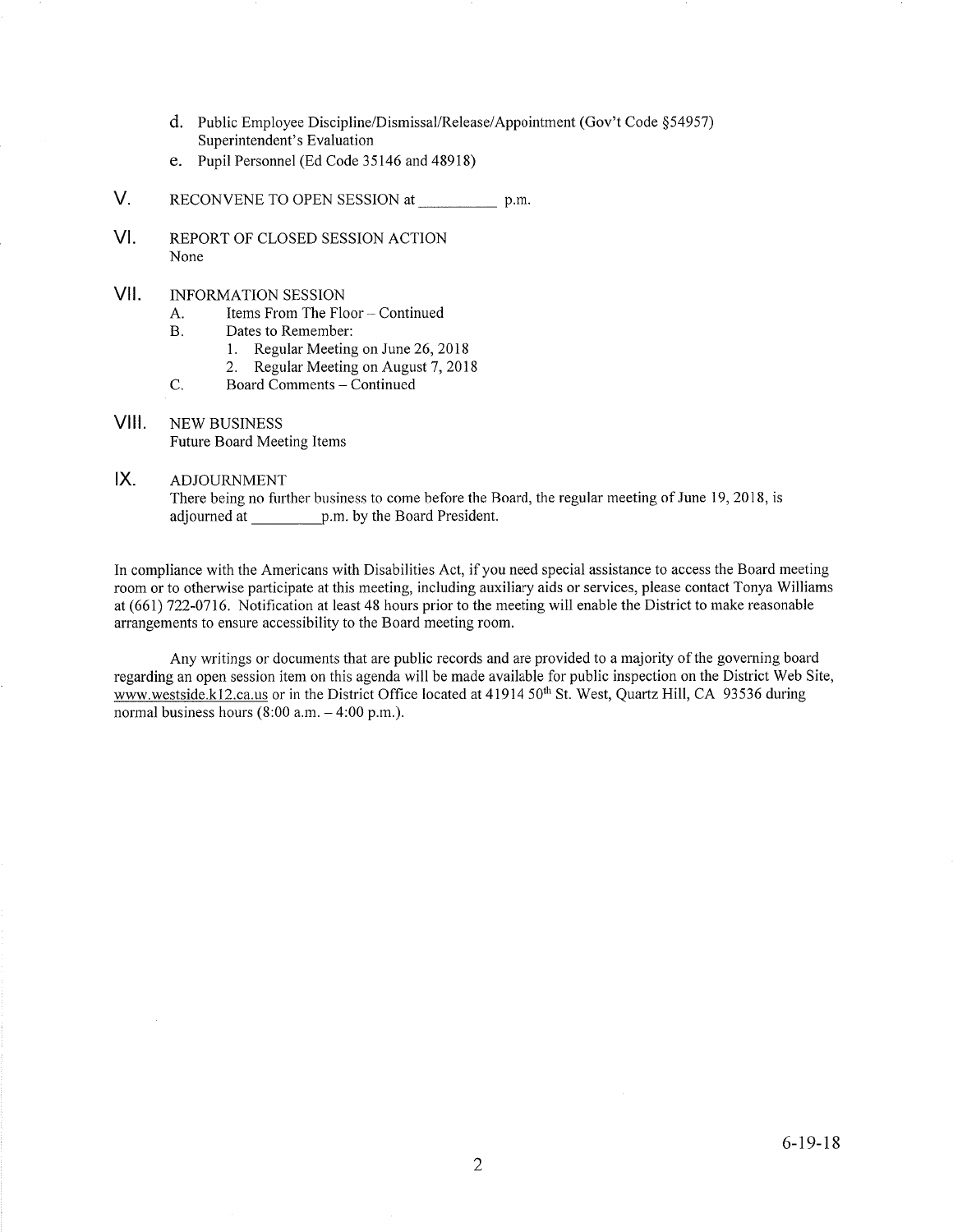# Core Beliefs and Board Goals 20t7-20t8

# The District uses data to create a learning-oriented culture for both staff and students which defines success in terms of improvement and progress.

#### 1 WE BELIEVE THAT OUR TEACHERS AND STAFF ARE OUR MOST VALUABLE ASSETS AND RESOURCES

2 WE OPERATE WITH TRANSPARENCY, TRUST AND INTEGRITY, GOVERNING IN A DIGNIFIED, PROFESSIONAL MANNER, TREATING EVERYONE WITH CIVILITY AND **RESPECT** 

#### WE ARE ABSOLUTELY COMMITTED TO PROVIDING A SAFE, DISTINGUISHED AND ENGAGING LEARNING ENVIRONMENT THAT ENSURES ALL STUDENTS LEARN TO THEIR HIGHEST POTBNTIAL  $3<sub>1</sub>$

 $\hat{\infty}$  A. Build the capacity of board and district staff in developing and monitoring data related to goals and priorities specifically in the area of cultural responsiveness and educational equity

B. A key concern and priority for this governing board is improving the accuracy and consistency of grading which should measure what students know, as they play a crucial role in every aspect of students' academic lives and future lives as global citizens. Areas of concern are: 1) Grades reflect progressive and mastery of content. 2) They are predictable and understood by parents and third parties. 3) That non-academic factors are graded separately. 4) The system adopted is not overwhelming for teachers. èp

\* Annual Report by Educational Services

#### WE ARE ABSOLUTELY COMMITTED TO PROVIDING THE NECESSARY FACILITIES TO MEET THE HOUSING AND EDUCATION NEEDS OF OUR CHANGING STUDENT POPULATION AND A VISION THAT PROMOTES AND SUPPORTS THEIR FUTURE 4

- èp A. Continue the Cottonwood Elementary School modernization
- rãp B. Receive annual updates to the District's Facilities Master Plan while exploring and securing options to finance the plan.
- $\odot$  C. Continue to implement sustainable clean energy programs that promote the long-term wellbeing of both the District's finances and the environment.

\* Annual Report by Business Services

#### WB ARE FISCALLY TRUSTWORTHY AND DEDICATED TO RESPONSIBLE FINANCIAL ACCOUNTABILITY 5.

WE BELIEVE IN AND PROMOTE PARENT AND COMMUNITY INVOLVEMENT IN WESTSIDE UNION SCHOOL DISTRICT 6.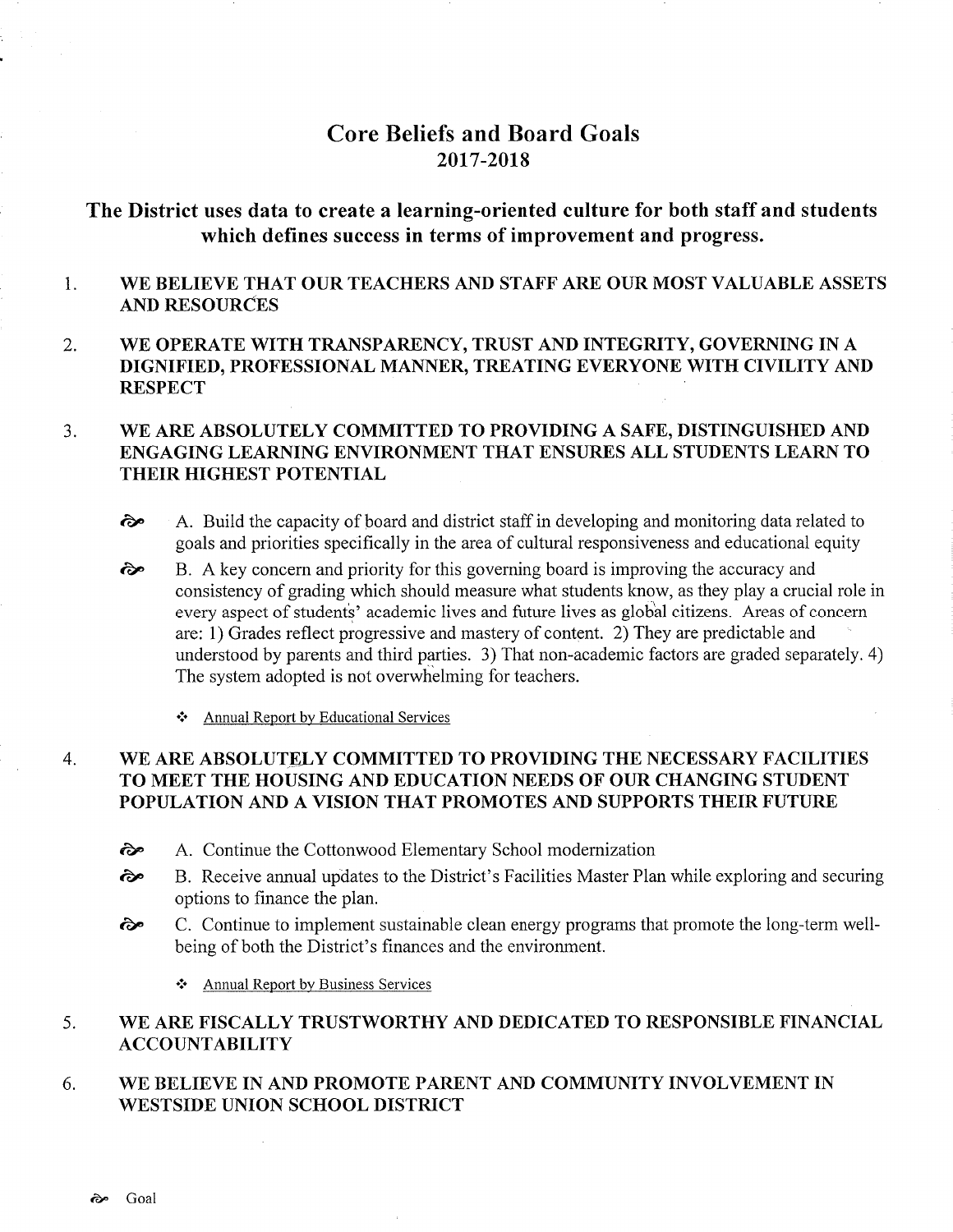## <sup>2017</sup>-2018 Board Expectations

## The District uses data to create a learning-oriented culture for both staff and students which defines success in terms of improvement and progress.

## 1. WE BELIEVE THAT OUR TEACHERS AND STAFF ARE OUR MOST VALUABLE ASSETS AND RESOURCES

## EXPECTATIONS:

- a. Provide staff development to enable employees in a job classihcations to maintain and improve their skills to meet stated goals of the Board to meet the needs of students. Continuously monitor and re-evaluate formula-driven staffing levels that adequately address student ratios and campus needs for all classifications of employees (classified, certificated, confidential, and administration) b. Maintain and monitor administrative training programs to enable existing staff to become
- administrators or to increase the skills of curent administrators to assume increasing levels of responsibility in the future as well as immediately assisting with the reduction of attendance issues, traffic safety and student discipline at all school sites. Create programs that enable classified employees who want to become teachers to obtain the necessary information to do so, and work with the CSEA Board to make sure members know about contractual benefits available when taking college classes. As grants become available to help classified employees become teachers, apply for any for which the District is eligible.
- c. Provide ongoing recognition for school achievement, program development, i.e., Califomia Goid Ribbon, Golden Bell, Employee of the Year, and Program Innovation: Joe Walker STEALTH, Gregg Anderson Academy, The IDEA Academy at Cottonwood, Westside Academy and Hillview 6<sup>th</sup> Grade Academy
- d. Continue a long-term plan to provide total compensation for all positions within the district that is competitive with the surrounding Antelope Valley elementary school districts
- e. Provide ongoing training to ensure a safe work place for all employees
- f. As funds are available revenues will be placed in a separate account to pay for long term postemployment benefits
	- a.  $a, d \& e$  Annual Report by Human Resources
	- b. b & c Annual Report from Superintendent c.  $f$  Annual Report by Business Services
	-

## 2. WE OPERATE WITH TRANSPARENCY, TRUST AND INTEGRITY, GOVERNING IN A DIGNIFIED, PROFESSIONAL MANNER, TREATING EVERYONE WITH CIVILITY AND RESPECT

## **EXPECTATIONS**

- a. Continue to improve the knowledge level of trustees through ongoing training, parlicipation in political actions that influence improved funding and legislation for educational programs, and programs of independent study. All Board Members will attend the CSBA Annual Education Conference, with a report of sessions attended at a future Board Meeting, and receive a Masters in Governance certification
- b. The board will initiate the annual process for self-evaluation in June
- c. Annually set objectives to meet the goals of the district in June
- d. Continue to improve working relationship with employee unions to enable communications that enhance the overall well-being of the district including all employees
- e. A public-friendly version of the three major budget reports of the year shall be posted on the website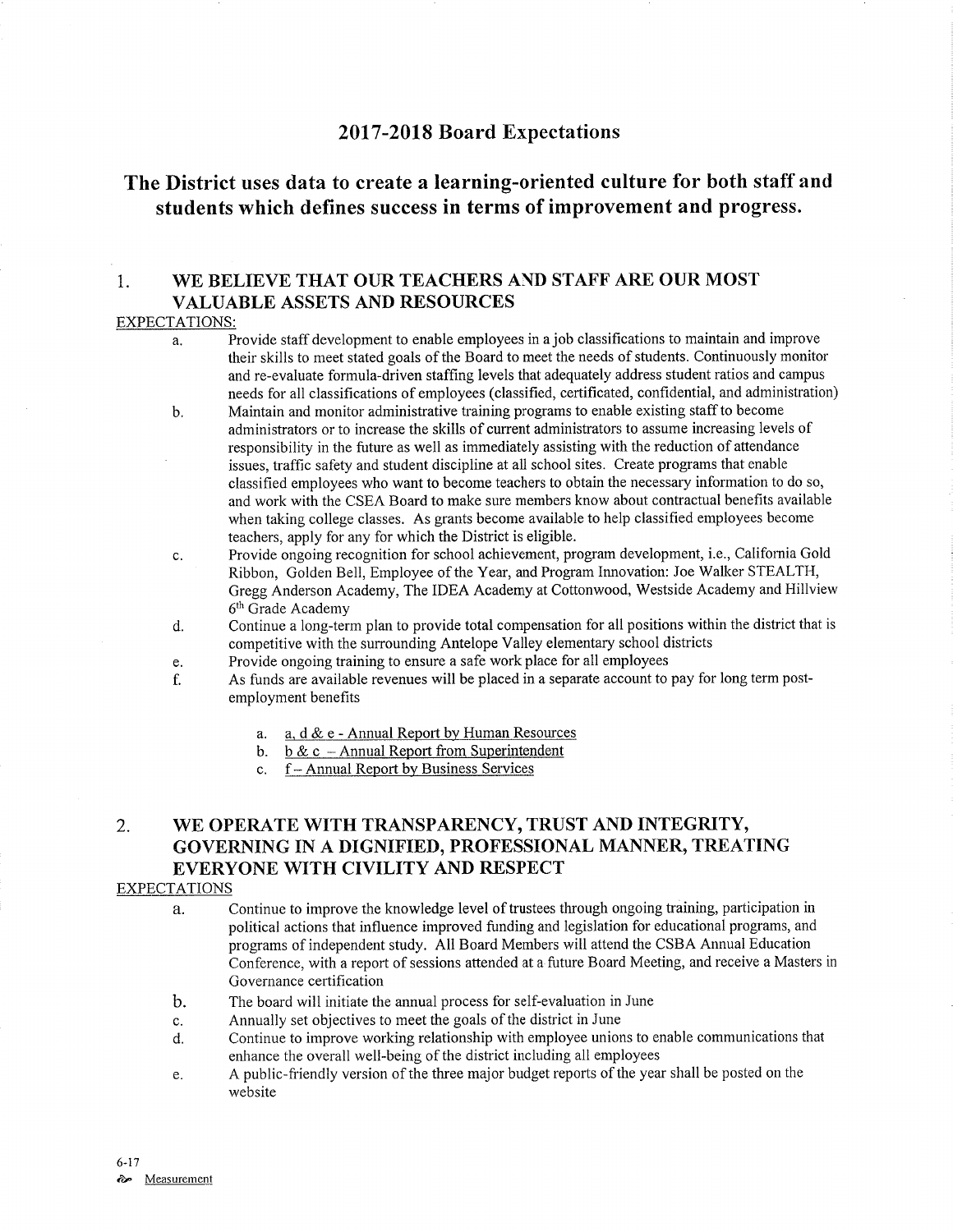# 3. WE ARE ABSOLUTELY COMMITTED TO PROVIDING A SAFE, DISTINGUISHED AND ENGAGING LEARNING ENVIRONMENT THAT ENSURES ALL STUDENTS LEARN TO THEIR HIGHEST POTENTIAL

## EXPECTATIONS:

- a. Staff will monitor comprehensive plans for improving student achievement including the Local Control Accountabilify Plan (LCAP) and the Comprehensive Safety Plans including the sections related to student discipline.
- b. All students will receive rigorous and effective instruction, support and intervention that afford equitable access to a high quality educational experience in an environment that nuftures critical thinking, communication, collaboration, creativity and social responsibility.
- c. Teachers will use research-based best practices to design and deliver instruction, which addresses the knowledge, concepts and skills outlined in the State Standards. Teachers will design lessons that actively engage the minds of all learners with that which is to be leamed. Learning objectives that describe what students will be able to do successfully and independently at the end of each lesson will be clearly articulated. Formative assessment will be used to gûide and inform instruction. Summative assessment will be used to measure student leaming.
- d. Professional Development will be aligned to improve student outcomes. Data will be collected to substantiate growth in student achievement.

## 4. \ryE ARE ABSOLUTELY COMMITTED TO PROVIDING THE NECESSARY FACILITIES TO MEET THE HOUSING ÄND EDUCATION NEEDS OF OUR CHANGING STUDENT POPULATION AND A VISION THAT PROMOTES AND SUPPORTS THEIR FUTURE

#### EXPECTATION

a. Monitor and maintain high-quality information technology systems throughout the District

## 5. WE ARE FISCALLY TRUSTWORTHY AND DEDICATED TO RESPONSIBLE FINANCIAL ACCOUNTABILITY

#### EXPECTATIONS:

- a. Continue to decrease encroachment of general funds by Special Education
- b. Continue to update and implement the adopted Technology Plan
- 
- c. Continue to increase operational efficiency<br>d. Citizens Oversight Committee will hold required meetings
- e. Set budget priorities based on the goals of the District
- f. Suppoft and retain partnerships that have a mutual priority to maximize the available dollars for improving programs for students
- 
- g. Maintain student Average Daily Attendance to exceed 96% percent.<br>h. Senior Staff to hold twice-yearly fiscal status updates at employee work locations in order to educate and inform our stakeholders
- i. Maintain a financially responsible, positive District budget for the current year and two out years in order to preserve Westside's financial solvency, educational programs and the continued payment of employee salaries.
	- $\approx$  g Annual ADA Report by B
	- **a.** b. c, d, e, f, h & i Budget Presentations by Business Services